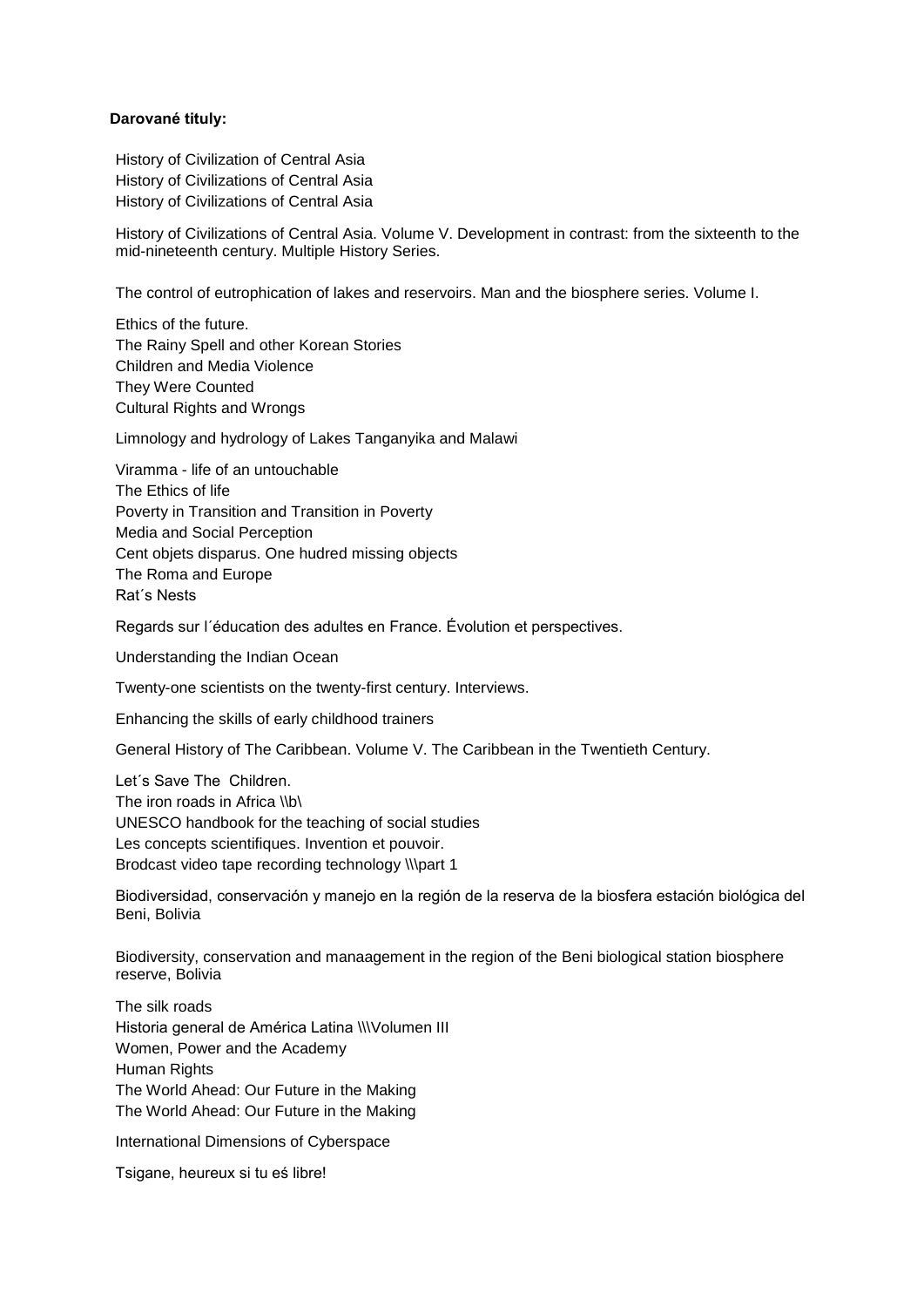50 years for Education Press Law and Practice Schools of Peace Child Abuse on the Internet

Science International. A history of the International Council of Scientific Unions

Istoria čelovečestva. Tom I. Doistoričeskie vremena i načala civilizacii

Istoria čelovečestva. Tom II. III tysjačeletie do N.Z. VII. vek do N.Z.

Istorija čelovečestva. Tom III. VII vek do N.Z. - VII vek N.Z.

Istorija čelovečestva. Tom IV. VII-XVI veka. Istorija čelovečestva. Tom V. XVI-XVIII veka. Le dialogue entre les civilisations

Dialogue among Civilizations. The international Ministerial Conference on Dialogue among Civilizations: Quest for New Perspectives. New Delhi, India. 9 and 10 July 2003

Silk Scents and Spice. Retracing the world´s great trade routes.

High Noon. 20 global problems. 20 years to solve them. Painting in Pakistan Human Rights. Questions and Answers.

Unesco-Welterbe in Deutschland. Unesco World Heritage in Germany. Le patrimoine mondial de l´Unesco en Allemagne.

Our fragile world. Challenges and Opportunities for Sustainable Development. Volume I.

Our fragile world. Challenges and Opportunities for Sustainable Development. Contents. Volume II.

Venice. Humanity´s Heritage. Volume I. Capturing the Intangible The Future of Drylands Troubled waters

A golden triangle to north of the great wall - miraculous Hexigten

World social science information directories. Répertoires mondiaux d´information en sciences coaiales

World social science information directories. Répertoires mondiaux d´information en sciences socialses

China´s world heritage. National commission of the people´s Republic of China for Unesco

Earthen Domes et Habitats. Willages of Northern Syria. An architectural tradition shared by East and West

Spadčina Belarusi / Heritage of Belarus Rizal - Filipino Nationali & Patriot World War I UNESCO Art for peace Introducing Democracy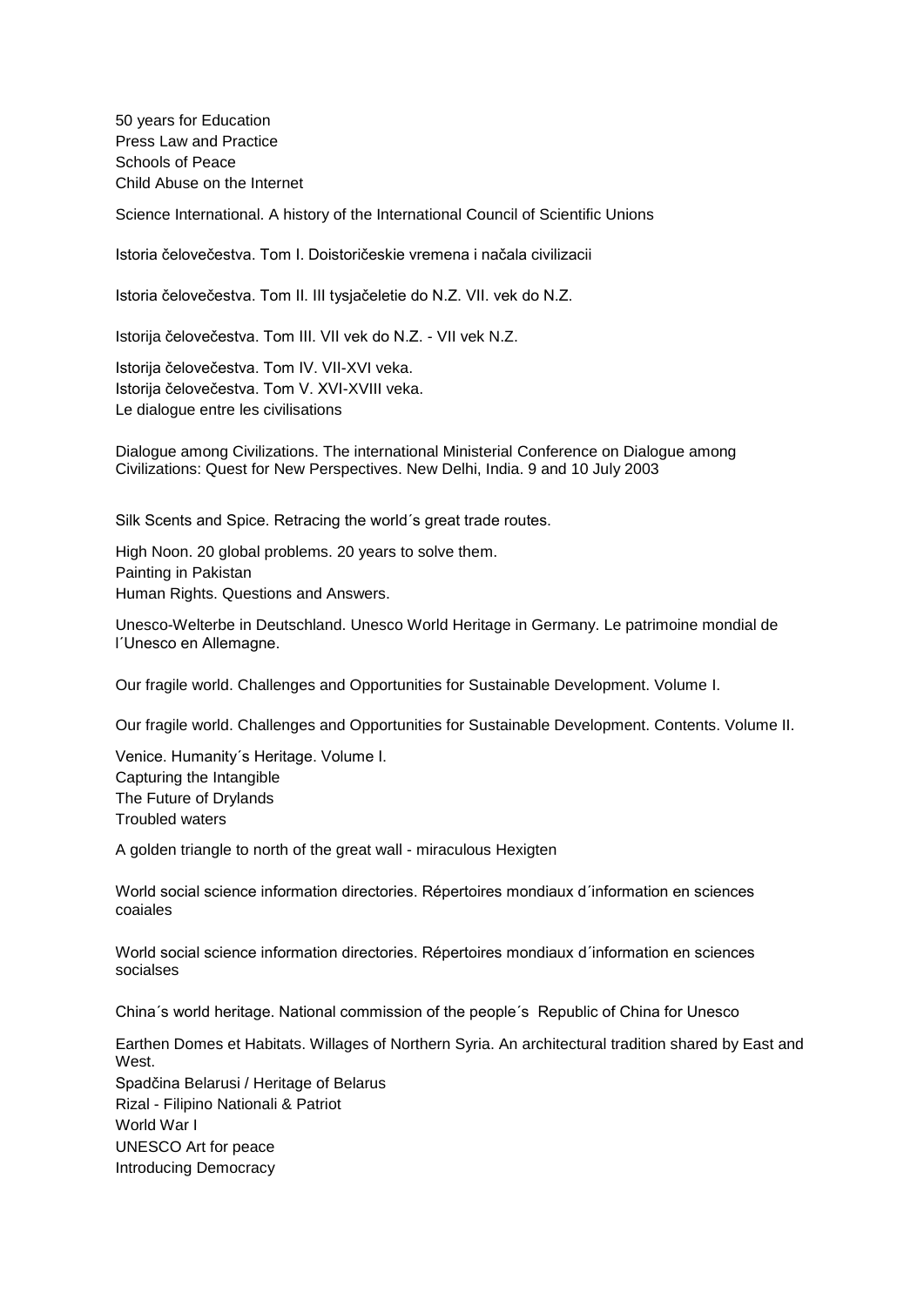Footprints of our heritage World heritage in Switzerland

Historia general de Africa. I. Metodología y prehistoria africana

Histoire generale de L´ Afrique. I. Méthodologie et préhistoire africaine

Historia general de Africa. II. Antiguas civilizaciones de Africa

Histoire generale de L´ Afrique. II. Afrique ancienne

Histoire generale de L´ Afrique. III. L´Afrique du VIIe au XIe siécle

Historia general de Africa. III. Africa entre los siglos VII y XI

Histoire generale de L´ Afrique. IV. L´Afrique du XIIe au XVIe siécle

Historia general de Africa. IV. Africa entre los siglos XII y XVI

Histoire generale de L´ Afrique. VII. L´Afrique sous domination coloniale, 1880 - 1935

Histoira general de Africa. VII. Africa bajo el dominio colonial (1880 - 1935)

General History of Africa. (Abridged Edition). I. Methodology and African Prehistory.

General History of Africa. (Abridged Edition). II. Ancient Civilizations of Africa

General History of Africa. (Abridged Edition). V. Africa from the Sixteenth to the Eighteentht Century

Patrimoine mondial en Suisse Mahatma Gandhi. 100 years. The collected Works of Chinul

World Directory of Peace Research and Training Institutions 1994

Lettres de Vie. La letray la vida. Letters of life.

Communication planning for development an operationald framework

Approaches to communication planning Approaches to communication planning

Original Sin in a brave new world. The paradox of Europe

Unesco Yearbook on Peace and Conflict Studies 1985 Unesco Yearbook on Peace and Conflict Studies 1986 Unesco Yearbook on Peace and Conflict Studies 1987 Producing for educational mass media.

Sciences et techniques de l´information et de la decumentation.

Unesco world art series Unesco world art series Unesco world art series Unesco world art series Unesco world art series Unesco world art series Unesco world art series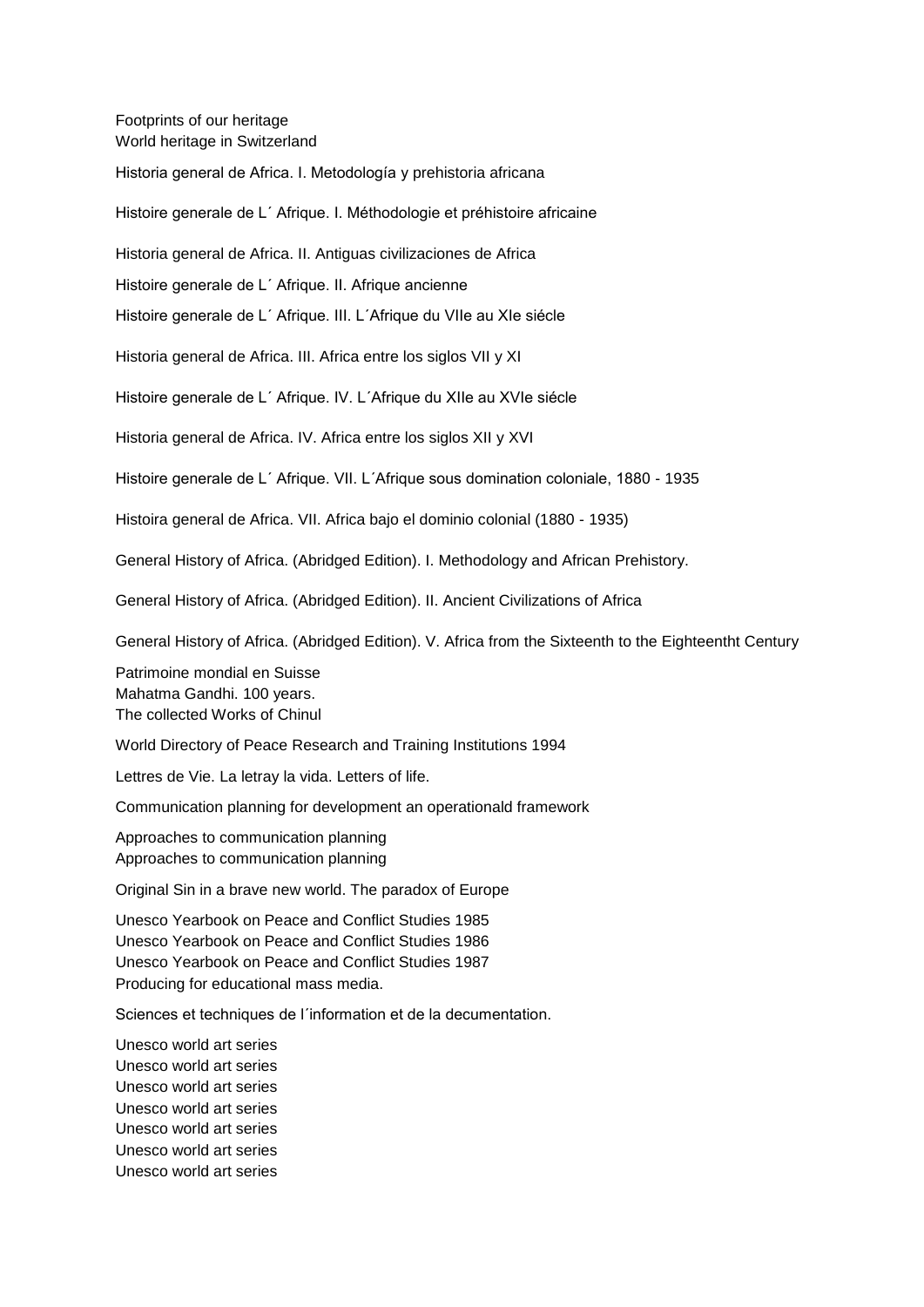Unesco world art series Collection UNESCO de l´art mondial Collection Unesco de l´art mondial Collection Unesco de l´art mondial Collection Unesco de l´art mondial Collection Unesco de l´art mondial Collection Unesco de l´art mondial. Collection Unesco de l´art mondial Free flow Global corruption report World atlas of gender equality in education Congo: les fruits de la passion partagée Le sens de l´autre

Dialogue among civilizations. The regional forum an dialogue among civilizations.

Annual report 1962. European organization for nuclear research.

Annual report 1965. European organization for nuclear research

Annual report 1966. European organization for nuclear research

Annual report 1968. European organization for nuclear research

Annual report 1969. European organization for nuclear research

Annual report 1970. European organization for nuclear research

Annual report 1971. European organization for nuclear research

Annual report 1972. European organization for nuclear research

Annual report 1973. European organization for nuclear research

Tourism. Passport to Development? A joint World Bank - Unesco study

Organización de la radiodifusión educativa Peace & Human security in Asia and the Pacific

Overlapping cultures and plural identities. Cultures partielles et identités multiplex

Die Reichstagsabgeordneten der Weimarer Republik in der Zeit des Nationalsozialismus Politische Verfolgung, Emigration und Ausbürgerung 1933-1945.

Problems of Sociology in Education Choisir l'espoir Tachkent a deux mille ans Standard-setting in UNESCO, vol. I Standard-setting in UNESCO, vol. II Draft resolutions 37 C/5, 2014-2017, vol. 1

Recommendations by the executove board on the draft programme and budget, 2014-2017, 37 C/6

Draft programme and budget 37 C/5, 2014-2017, vol. 2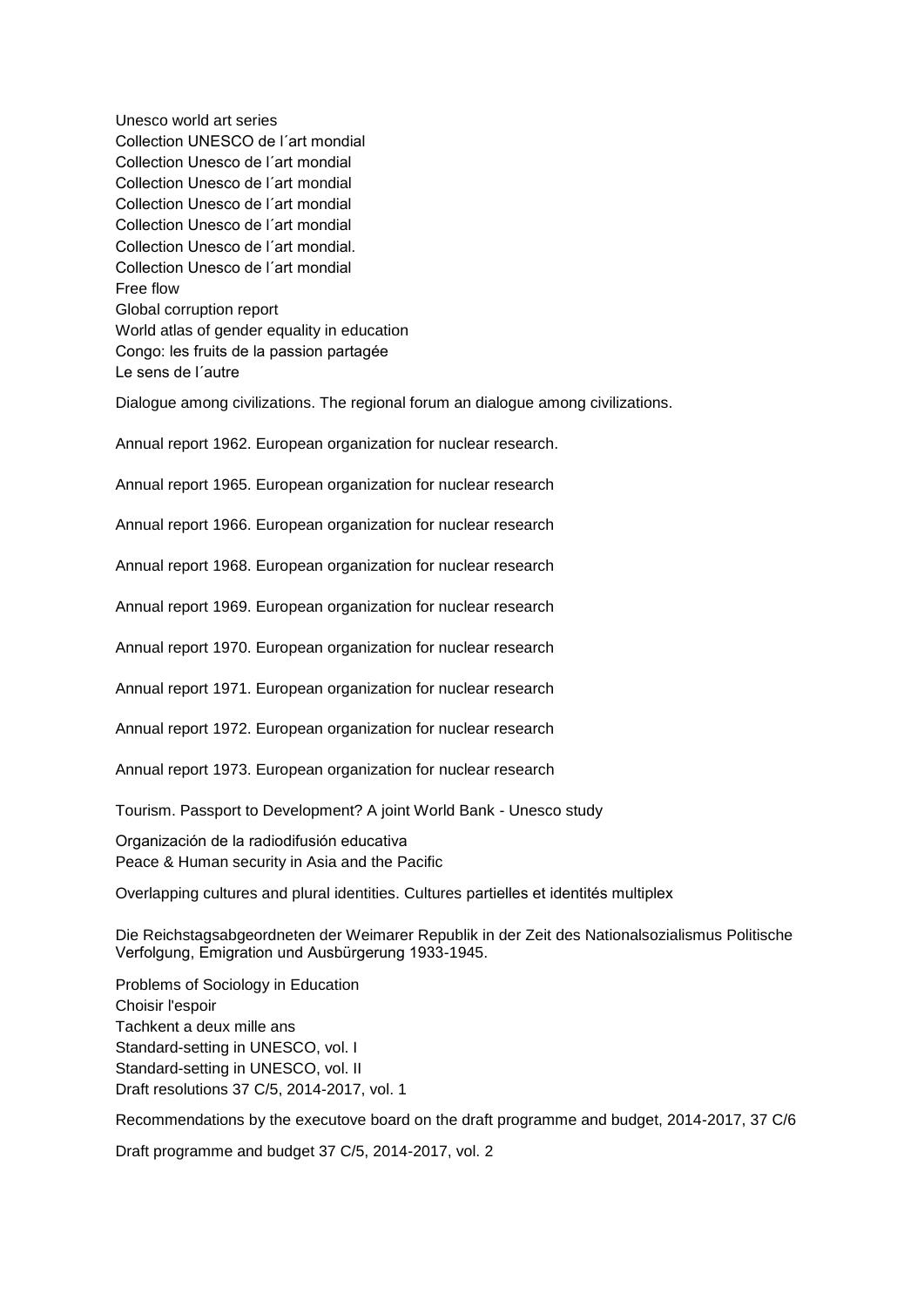Approved programme and budget 37 C/5, 2014-2017, Addendum

Approved programme and budget 37 C/5, 2014-2017 Towards Knowledge Societies Man´s Cultural Heritage

History of Humanity From Seventh to the Sixteenth Century

History of Humanity From the Seventh Century BC to the Seventh Century AD

Femmes Women Mujeres The Scientific Enterprise Today and Tomorrow Lebois Dans L´Architecture et la Sculpture Slaves Solar Photovoltaic Project Development Toys and Games of Children of the World Japan its Land, People and Culture Literacy and Society Literacy and Society Education Makes News! Our Creative Diversity

Biotechnologies in developing countries: present and future

UNESCO Yearbook on Peace and Conflict Studies 1984

UNESCO Yearbook on Peace and Conflict Studies 1983

UNESCO Yearbook on Peace and Conflict Studies 1982

UNESCO Yearbook on Peace and Conflict Studies 1981

Contributo Italiano alla Conoscenza Dell ´Oriente L´Oriente UNESCO Handbook for the Teaching of Social Studies Die Schweiz vor ihrer Zukunft Globalization with a Human Face Pauvreté, Progrés et Développement Hungary Hungary Cultural life in the United Arab Republic Die Architektur in Bulgarien

Cross-Border Migration and its Implications for the Central Euroean Area

Investing against Evidence

The Role of Higher Education in Promoting Lifelong Learning

Fostering freedom online: the role of internet intermediaries

Biotechnologies in developing countries: present and future

Global Perspectives on Recognising Non-formal and Informal Learning

Action research to improve youth and adult literacy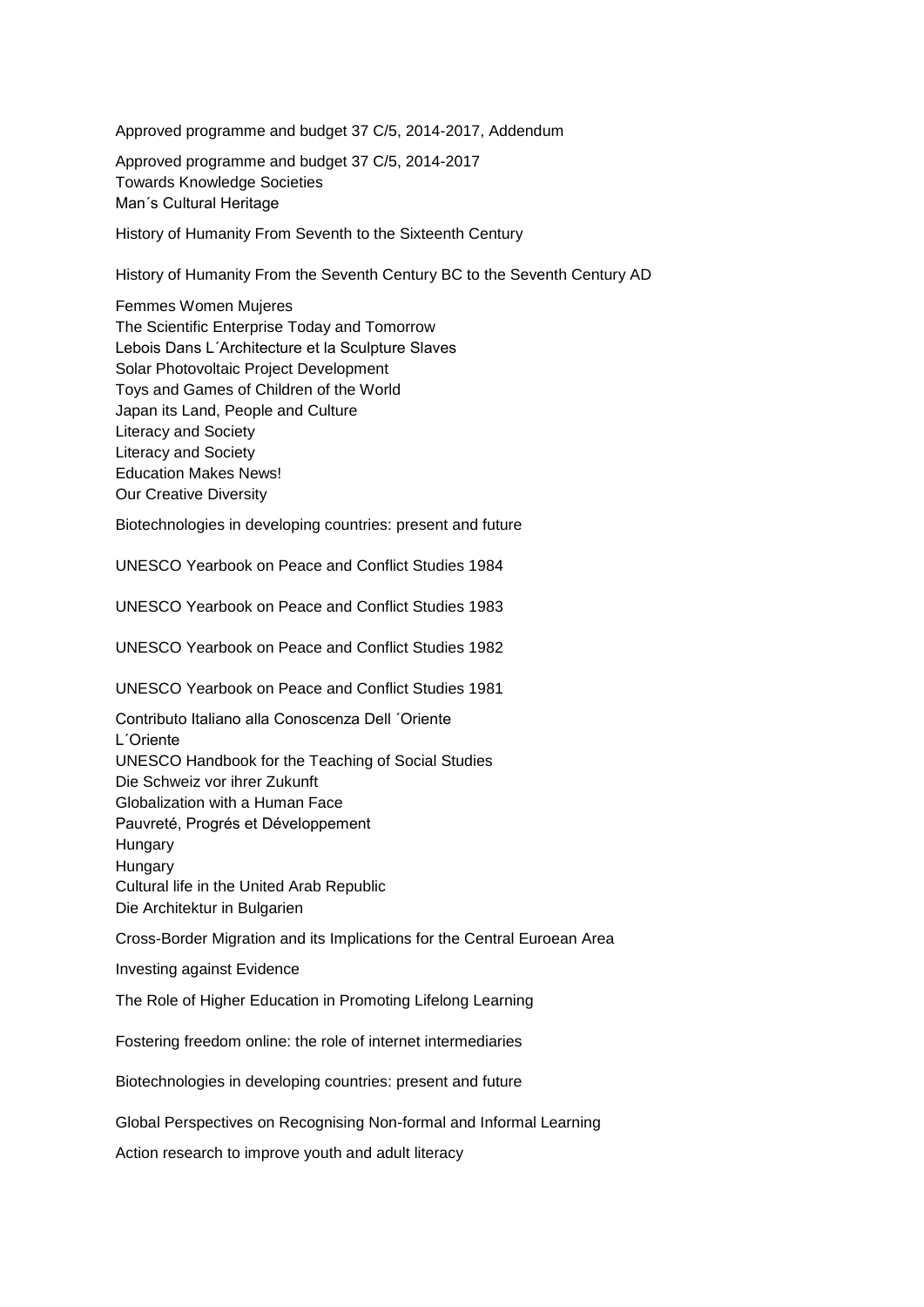The Evolution and Impact of Literacy Campaigns and Programmes 2000-2014

Annual Report of National Commissions for UNESCO - 2014

Récits gravés dans la pierre Transforming Our World

History of Humanity From Seventh to the Sixteenth Century

LIfelong Learning for Sustainable Development Investing in Cultural Diversity and Intercultural Dialogue Transforming TVET - from idea to action UNESCO 2012 The Future of Intangible Cultural Heritage

International cooperation through the UNESCO/Japanese Funds-in-Trust

The cultural dimension of development The Roerich Pact Nehru and the modern world Dialogue on Civilizations, Religions and Cultures Water, People and Cooperation Reshaping Cultural Policies

Studies on higher Education Doctoral Studies and Qualifications in Europe and the United States

World Heritage cultural landscapes : a handbook for conservation and management

Litografie Kamenopis anebo počátky české litografie 1819 - 1850. K 200. výročí vynálezu litografie Aloisem Senefelderem. Klášter na hranicích Alois Rašín Dvě století litografie. Bicentenary of lithography.

Vysoká škola uměleckoprůmymslová v Praze. Academy of arts, architecture and design in Prague 1885 - 2005 Ne César ale Ježíš! (Je náboženství opium?) Člověk a kámen. Veteran cars. Catalogue Praha Královny a jejich věnná města Chrlice se svou historií, tradicemi a současností

Koncepce účinnější péče o památkový fond v Hlavním městě Praze Industriální cesty českým středozápadem. Kladno Čeští žáci v mezinárodním srovnání Barvení skla Chrlice se svou historií, tradicemi a současností Ius regale montanorum - Královský horní zákoník Právní postavení žen v České republice The Czechoslovak theatre today Artis pictoriae amatores EXPO 58 Moderne Keramik